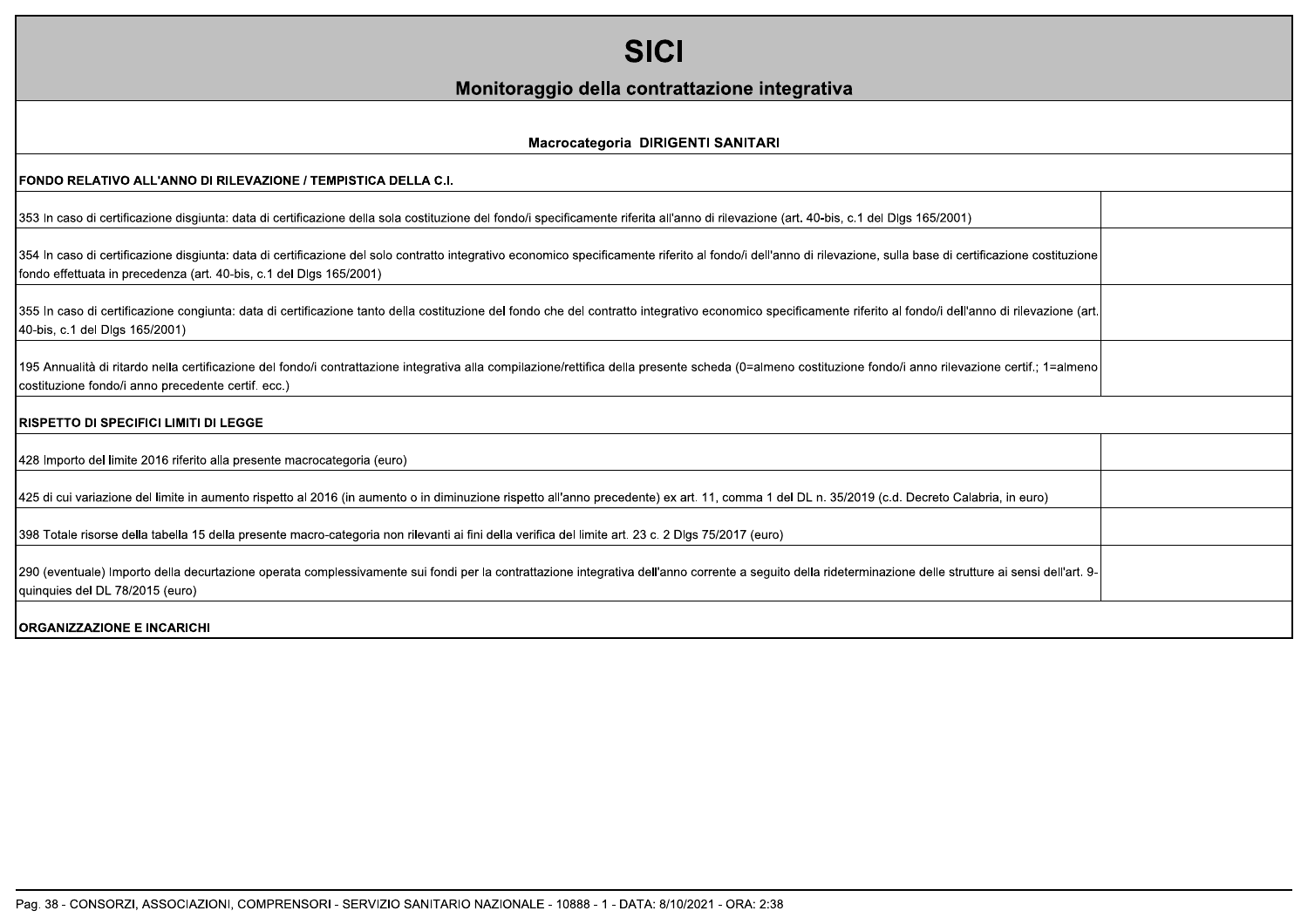| (411 Numero di incarichi di struttura complessa effettivamente coperti al 31.12 dell'anno di rilevazione (art. 18, comma 1, sezione i), lettera a) del Ccnl 2016-18                                                                              |  |
|--------------------------------------------------------------------------------------------------------------------------------------------------------------------------------------------------------------------------------------------------|--|
| 166 Valore medio su base annua della retribuzione di posizione - parte variabile aziendale - incarichi di struttura complessa (euro)                                                                                                             |  |
| 412 Numero di incarichi di struttura semplice a valenza dipartimentale o distrettuale effettivamente coperti al 31.12 dell'anno di rilevazione (art. 18, comma 1, sezione i), lettera b) del Ccnl 2016-18)                                       |  |
| 413 Valore medio su base annua della retribuzione di posizione - parte variabile aziendale - incarichi di struttura semplice a valenza dipartimentale o distrettuale (art. 18, comma 1, sezione i),<br>lettera b) del Ccnl 2016-18, euro)        |  |
| [414 Numero di incarichi di struttura semplice quale articolazione interna di struttura complessa effettivamente coperti al 31.12 dell'anno di rilevazione (art. 18, comma 1, sezione i), lettera c) del<br>Ccnl 2016-18)                        |  |
| [415 Valore medio su base annua della retribuzione di posizione - parte variabile aziendale - incarichi di struttura semplice articolazioni di struttura complessa (art. 18, comma 1, sezione i), lettera c)<br>del Ccnl 2016-18, euro)          |  |
| (416 Numero di incarichi di altissima professionalità a valenza dipartimentale effettivamente coperti al 31.12 dell'anno di rilevazione (art. 18, comma 1, sezione ii), lettera a1) del Ccnl 2016-18)                                            |  |
| [417 Valore medio su base annua della retribuzione di posizione - parte variabile aziendale - incarichi di altissima professionalità a valenza dipartimentale (art. 18, comma 1, sezione ii), lettera a1)<br>del Ccnl 2016-18, euro)             |  |
| [418 Numero di incarichi di altissima professionalità articolazioni di struttura complessa effettivamente coperti al 31.12 dell'anno di rilevazione (art. 18, comma 1, sezione ii), lettera a2) del Ccnl<br>2016-18)                             |  |
| [419 Valore medio su base annua della retribuzione di posizione - parte variabile aziendale - incarichi di altissima professionalità articolazioni di struttura complessa (art. 18, comma 1, sezione ii),<br>lettera a2) del Ccnl 2016-18, euro) |  |
| 420 Numero di incarichi professionali di alta specializzazione effettivamente coperti al 31.12 dell'anno di rilevazione (art. 18, comma 1, sezione ii), lettera b) del Ccnl 2016-18)                                                             |  |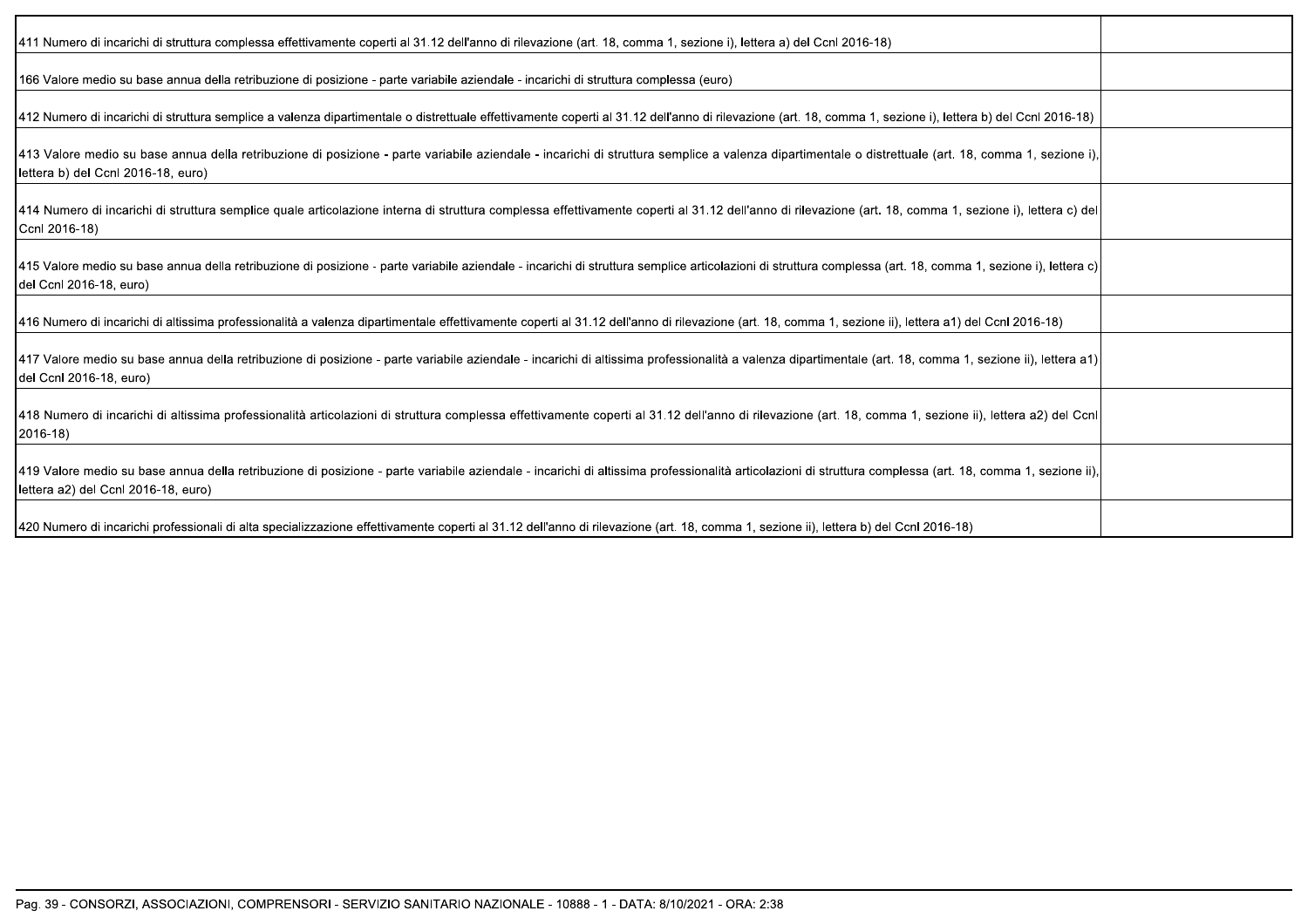| 421 Valore medio su base annua della retribuzione di posizione - parte variabile aziendale - incarichi di alta specializzazione (art. 18, comma 1, sezione ii), lettera b) del Ccnl 2016-18, euro)                            |  |
|-------------------------------------------------------------------------------------------------------------------------------------------------------------------------------------------------------------------------------|--|
| 422 Numero di incarichi professionali, di consulenza, di studio e di ricerca, ispettivo, di verifica e di controllo coperti al 31.12 dell'anno di rilevazione (art. 18, comma 1, sezione ii), lettera c) del Ccnl<br>2016-18) |  |
| 423 Valore medio su base annua della retribuzione di posizione - parte variabile aziendale - incarichi professionali, di consulenza, ecc. (art. 18, comma 1, sezione ii), lettera c) del Ccnl 2016-18,<br>euro)               |  |
| 424 Numero di incarichi professionali di base coperti al 31.12 dell'anno di rilevazione (art. 18, comma 1, sezione ii), lettera d) del Ccnl 2016-18)                                                                          |  |
| 430 Valore medio su base annua della retribuzione di posizione - parte variabile aziendale - incarichi professionali di base (art. 18, comma 1, sezione ii), lettera d) del Ccnl 2016-18, euro)                               |  |
| 271 Numero di posizioni dirigenziali effettivamente coperte alla data del 31.12 dell'anno di rilevazione con incarico ad interim                                                                                              |  |
| [272 Valore medio su base annua della retribuzione per gli incarichi dirigenziali ad interim (risultato in euro)                                                                                                              |  |
| <b>PERFORMANCE / RISULTATO</b>                                                                                                                                                                                                |  |
| 137 Importo totale della retribuzione di risultato erogata a valere sul fondo dell'anno di rilevazione (euro)                                                                                                                 |  |
| 115 Importo totale della retribuzione di risultato non erogata a seguito della valutazione non piena con riferimento al fondo dell'anno di rilevazione (euro)                                                                 |  |
| ?59 Le retribuzioni di risultato sono correlate alla valutazione della prestazione dei dirigenti (S/N)                                                                                                                        |  |
| 273 Sono utilizzati indicatori di risultato attinenti all'Ufficio o all'Ente nel suo complesso per la valutazione della retribuzione di risultato (S/N)?                                                                      |  |
| 274 Sono utilizzati giudizi del nucleo di valutazione o di altro analogo organismo per la valutazione della retribuzione di risultato (S/N)?                                                                                  |  |
| 275 Sono utilizzati ai fini della valutazione dei dirigenti meccanismi di confronto con le performance di altri enti (benchmarking) (S/N)?                                                                                    |  |
| <b>INFORMAZIONI / CHIARIMENTI</b>                                                                                                                                                                                             |  |
| 209 Informazioni/chiarimenti da parte dell'Organo di controllo (max 1.500 caratteri)                                                                                                                                          |  |
|                                                                                                                                                                                                                               |  |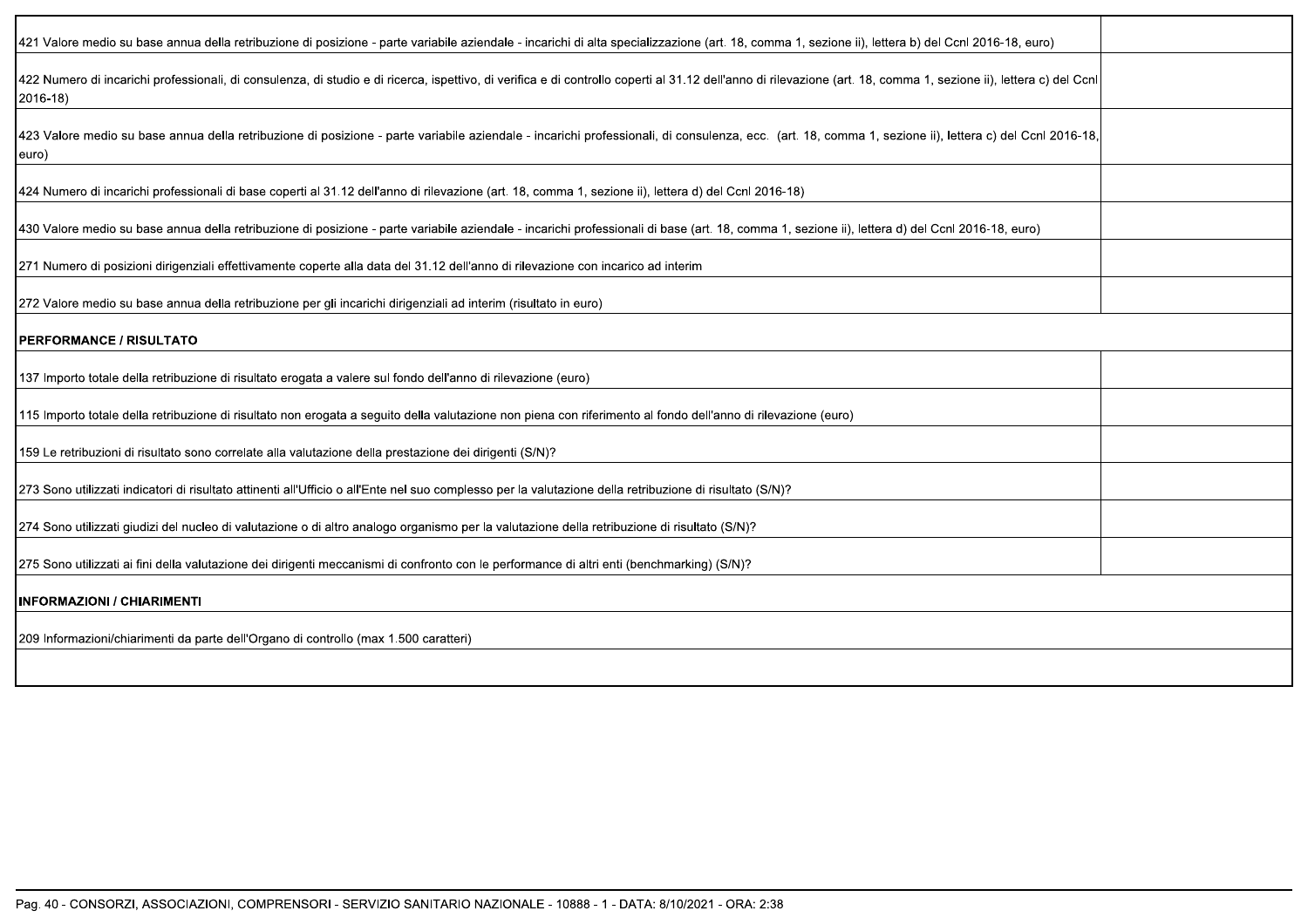127 Informazioni/chiarimenti da parte dell'Amministrazione (max 1.500 caratteri)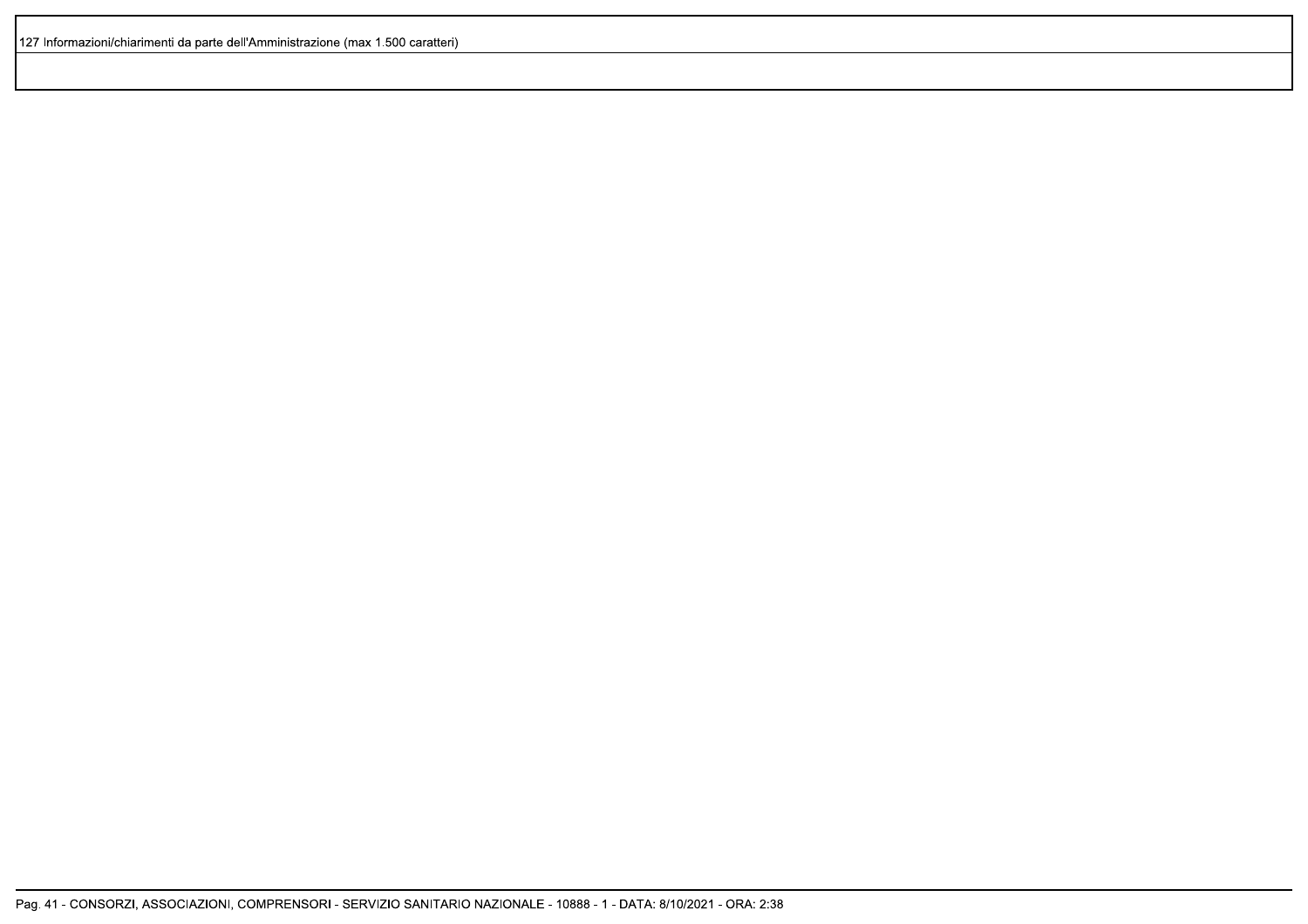| Macrocategoria DIRIGENTI PROFESSIONALI, TECNICI E AMMINISTRATIVI                                                                                                                                                                                                                       |            |
|----------------------------------------------------------------------------------------------------------------------------------------------------------------------------------------------------------------------------------------------------------------------------------------|------------|
| FONDO RELATIVO ALL'ANNO DI RILEVAZIONE / TEMPISTICA DELLA C.I.                                                                                                                                                                                                                         |            |
| 353 In caso di certificazione disgiunta: data di certificazione della sola costituzione del fondo/i specificamente riferita all'anno di rilevazione (art. 40-bis, c.1 del Dlgs 165/2001)                                                                                               |            |
| 354 In caso di certificazione disgiunta: data di certificazione del solo contratto integrativo economico specificamente riferito al fondo/i dell'anno di rilevazione, sulla base di certificazione costituzione<br>fondo effettuata in precedenza (art. 40-bis, c.1 del Dlgs 165/2001) |            |
| 355 In caso di certificazione congiunta: data di certificazione tanto della costituzione del fondo che del contratto integrativo economico specificamente riferito al fondo/i dell'anno di rilevazione (art<br>40-bis, c.1 del Dlgs 165/2001)                                          | 21-12-2020 |
| 195 Annualità di ritardo nella certificazione del fondo/i contrattazione integrativa alla compilazione/rettifica della presente scheda (0=almeno costituzione fondo/i anno rilevazione certif.; 1=almeno<br>costituzione fondo/i anno precedente certif. ecc.)                         | $\Omega$   |
| <b>IRISPETTO DI SPECIFICI LIMITI DI LEGGE</b>                                                                                                                                                                                                                                          |            |
| 428 Importo del limite 2016 riferito alla presente macrocategoria (euro)                                                                                                                                                                                                               | 28819      |
| 425 di cui variazione del limite in aumento rispetto al 2016 (in aumento o in diminuzione rispetto all'anno precedente) ex art. 11, comma 1 del DL n. 35/2019 (c.d. Decreto Calabria, in euro)                                                                                         | 28819      |
| 398 Totale risorse della tabella 15 della presente macro-categoria non rilevanti ai fini della verifica del limite art. 23 c. 2 Dlgs 75/2017 (euro)                                                                                                                                    |            |
| 290 (eventuale) Importo della decurtazione operata complessivamente sui fondi per la contrattazione integrativa dell'anno corrente a seguito della rideterminazione delle strutture ai sensi dell'art. 9-<br>quinquies del DL 78/2015 (euro)                                           |            |
| <b>ORGANIZZAZIONE E INCARICHI</b>                                                                                                                                                                                                                                                      |            |
| 138 Numero di incarichi di struttura complessa effettivamente coperti al 31.12 dell'anno di rilevazione                                                                                                                                                                                |            |
| 166 Valore medio su base annua della retribuzione di posizione - parte variabile aziendale - incarichi di struttura complessa (euro)                                                                                                                                                   |            |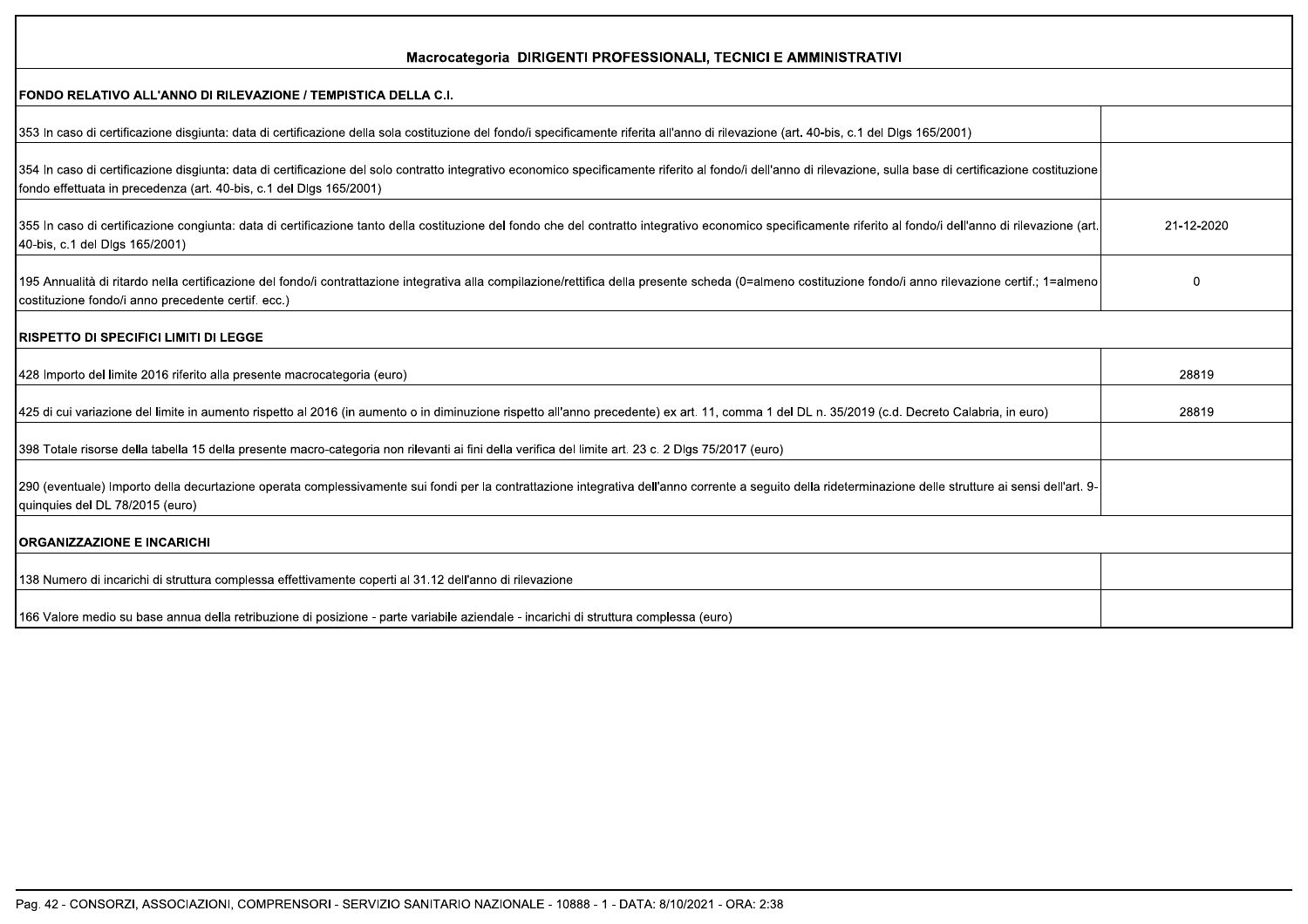| 132 Numero di incarichi di struttura semplice effettivamente coperti al 31.12 dell'anno di rilevazione                                                                                                                         |                |
|--------------------------------------------------------------------------------------------------------------------------------------------------------------------------------------------------------------------------------|----------------|
| 143 Valore medio su base annua della retribuzione di posizione - parte variabile aziendale - incarichi di struttura semplice (euro)                                                                                            | 959            |
| 202 Numero degli incarichi di cui all'art. 27, c. 1, lett. c) e d) del Ccnl 8.6.2000 effettivamente coperti al 31.12 dell'anno di rilevazione                                                                                  |                |
| 130 Valore medio su base annua della retribuzione di posizione - parte variabile aziendale - per incarichi di cui all'art. 27, c. 1, lett. c) e d) del Ccnl 8.6.2000 (euro)                                                    |                |
| 271 Numero di posizioni dirigenziali effettivamente coperte alla data del 31.12 dell'anno di rilevazione con incarico ad interim                                                                                               |                |
| 272 Valore medio su base annua della retribuzione per gli incarichi dirigenziali ad interim (risultato in euro)                                                                                                                |                |
| PERFORMANCE / RISULTATO                                                                                                                                                                                                        |                |
| 137 Importo totale della retribuzione di risultato erogata a valere sul fondo dell'anno di rilevazione (euro)                                                                                                                  | 11319          |
| 115 Importo totale della retribuzione di risultato non erogata a seguito della valutazione non piena con riferimento al fondo dell'anno di rilevazione (euro)                                                                  |                |
| 159 Le retribuzioni di risultato sono correlate alla valutazione della prestazione dei dirigenti (S/N)?                                                                                                                        | <b>SI</b>      |
| 273 Sono utilizzati indicatori di risultato attinenti all'Ufficio o all'Ente nel suo complesso per la valutazione della retribuzione di risultato (S/N)?                                                                       | <b>SI</b>      |
| 274 Sono utilizzati giudizi del nucleo di valutazione o di altro analogo organismo per la valutazione della retribuzione di risultato (S/N)?                                                                                   | S <sub>l</sub> |
| 275 Sono utilizzati ai fini della valutazione dei dirigenti meccanismi di confronto con le performance di altri enti (benchmarking) (S/N)?                                                                                     | NO.            |
| <b>INFORMAZIONI / CHIARIMENTI</b>                                                                                                                                                                                              |                |
| 209 Informazioni/chiarimenti da parte dell'Organo di controllo (max 1.500 caratteri)                                                                                                                                           |                |
| 127 Informazioni/chiarimenti da parte dell'Amministrazione (max 1.500 caratteri)                                                                                                                                               |                |
| La posizione dirigenziale è stata istituita con decorrenza 01.01.2018 in conformità a quanto previsto dall'art. 4 c. 12 bis D.L. 66/2014, conv. nella legge 23.06.2014 sostituendo il comma 2 bis dell'art. 18 D.L. 112/208 co |                |

legge 133/2008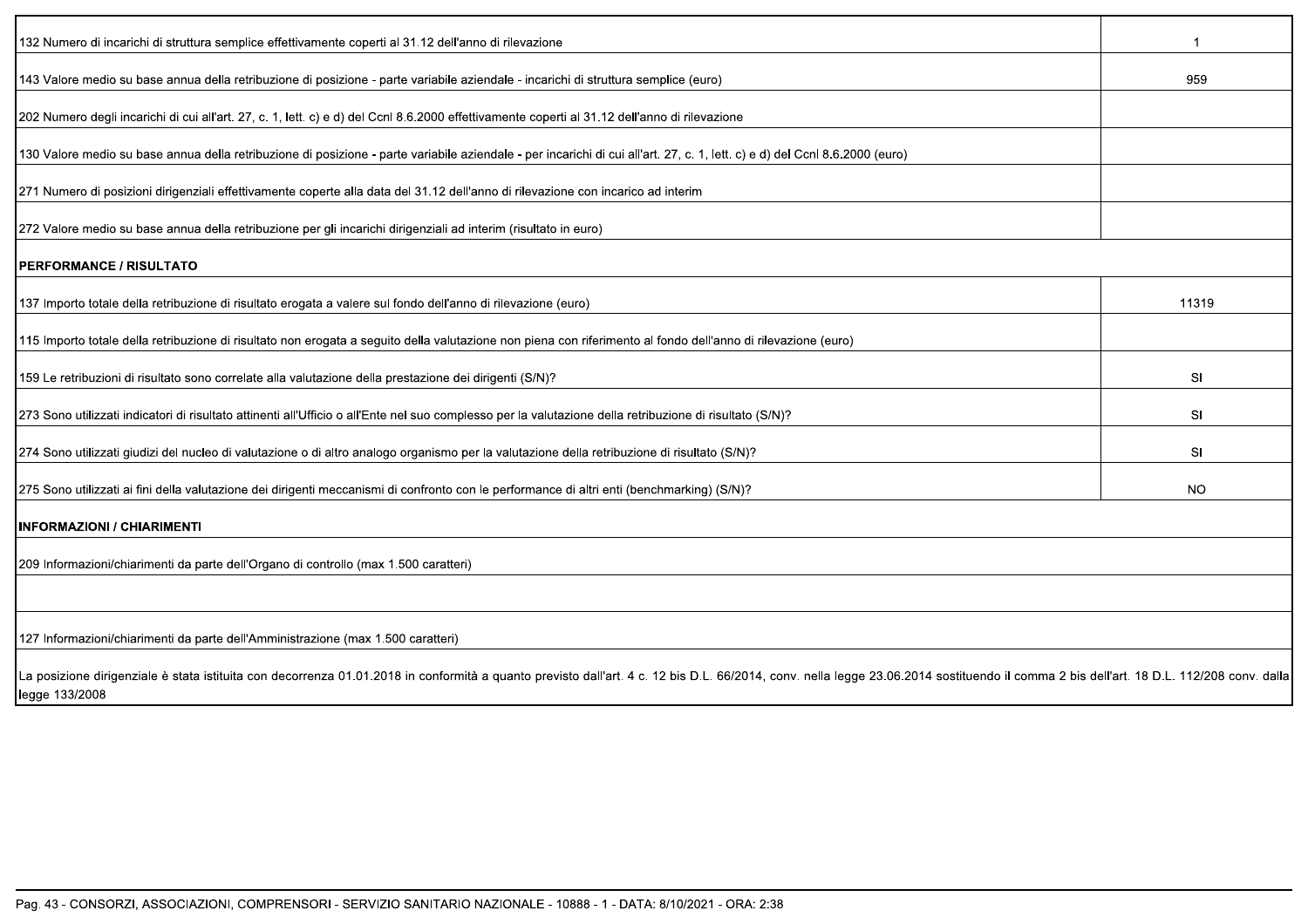| <b>Macrocategoria PERSONALE NON DIRIGENTE</b>                                                                                                                                                                                                                                          |               |
|----------------------------------------------------------------------------------------------------------------------------------------------------------------------------------------------------------------------------------------------------------------------------------------|---------------|
| FONDO RELATIVO ALL'ANNO DI RILEVAZIONE / TEMPISTICA DELLA C.I.                                                                                                                                                                                                                         |               |
| 353 In caso di certificazione disgiunta: data di certificazione della sola costituzione del fondo/i specificamente riferita all'anno di rilevazione (art. 40-bis, c.1 del Dlgs 165/2001)                                                                                               |               |
| 354 In caso di certificazione disgiunta: data di certificazione del solo contratto integrativo economico specificamente riferito al fondo/i dell'anno di rilevazione, sulla base di certificazione costituzione<br>fondo effettuata in precedenza (art. 40-bis, c.1 del Dlgs 165/2001) |               |
| 355 In caso di certificazione congiunta: data di certificazione tanto della costituzione del fondo che del contratto integrativo economico specificamente riferito al fondo/i dell'anno di rilevazione (art<br>40-bis, c.1 del Dlgs 165/2001)                                          | 21-12-2020    |
| 195 Annualità di ritardo nella certificazione del fondo/i contrattazione integrativa alla compilazione/rettifica della presente scheda (0=almeno costituzione fondo/i anno rilevazione certif.; 1=almeno<br>costituzione fondo/i anno precedente certif. ecc.)                         | $\Omega$      |
| <b>RISPETTO DI SPECIFICI LIMITI DI LEGGE</b>                                                                                                                                                                                                                                           |               |
| 428 Importo del limite 2016 riferito alla presente macrocategoria (euro)                                                                                                                                                                                                               | 51715         |
| 425 di cui variazione del limite in aumento rispetto al 2016 (in aumento o in diminuzione rispetto all'anno precedente) ex art. 11, comma 1 del DL n. 35/2019 (c.d. Decreto Calabria, in euro)                                                                                         | 4233          |
| 398 Totale risorse della tabella 15 della presente macro-categoria non rilevanti ai fini della verifica del limite art. 23 c. 2 Dlgs 75/2017 (euro)                                                                                                                                    | 2357          |
| 362 Importo del limite di cui all'art. 9, comma 28 del decreto legge n. 78/2010 riferito all'anno corrente (euro)                                                                                                                                                                      |               |
| 364 Importo del limite di cui all'art. 9, comma 28 del decreto legge n. 78/2010 utilizzato ai fini delle assunzioni effettuate nell'anno corrente ai sensi dell'art. 20, comma 3 del Dlgs 75/2017 (stipendio,<br>accessorio e O.R. a carico dell'amministrazione)                      |               |
| <b>ORGANIZZAZIONE E INCARICHI</b>                                                                                                                                                                                                                                                      |               |
| 375 Numero totale degli incarichi funzionali ai sensi degli artt. 14, 16 e 17 del Ccnl 22.5.2018 previsti nellordinamento                                                                                                                                                              | $\mathcal{P}$ |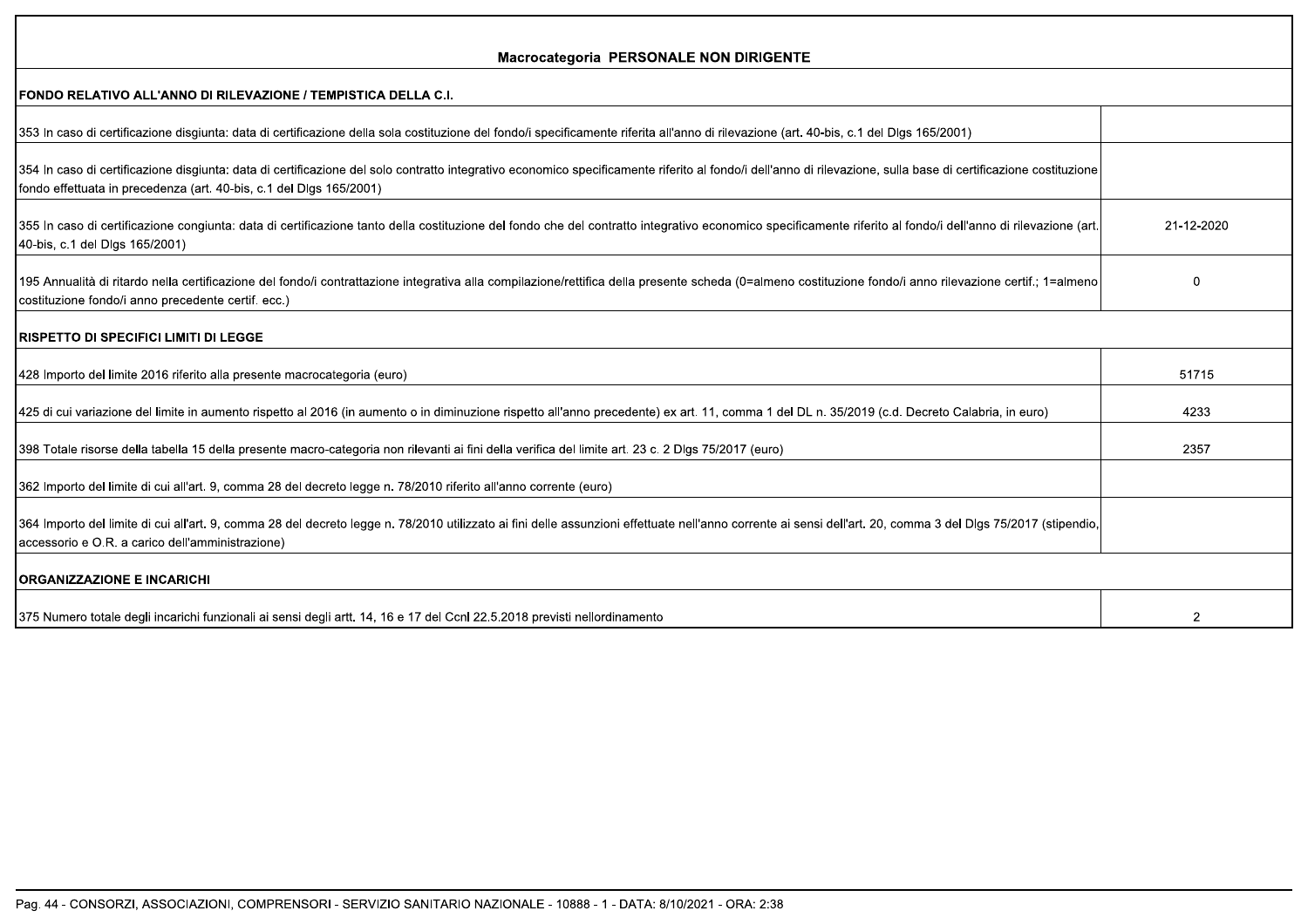| 376 Numero di incarichi funzionali effettivamente coperti alla data del 31.12 dell'anno di rilevazione con valore dell'indennità più elevato                                                                                                                |           |
|-------------------------------------------------------------------------------------------------------------------------------------------------------------------------------------------------------------------------------------------------------------|-----------|
| 377 Numero di incarichi funzionali effettivamente coperti alla data del 31.12 dell'anno di rilevazione con valore dell'indennità meno elevato                                                                                                               |           |
| 378 Numero di incarichi funzionali effettivamente coperti alla data del 31.12 dell'anno di rilevazione con valore dell'indennità intermedio                                                                                                                 |           |
| 379 Valore unitario su base annua dell'indennità per incarico funzionale più elevato (euro)                                                                                                                                                                 | 6500      |
| 380 Valore unitario su base annua dell'indennità per incarico funzionale meno elevato (euro)                                                                                                                                                                | 3300      |
| 381 Valore unitario su base annua dell'indennità per incarico funzionale previsto con valore intermedio (valore medio in euro)                                                                                                                              |           |
| IPROGRESSIONI ECONOMICHE ORIZZONTALI A VALERE SUL FONDO DELL'ANNO DI RILEVAZIONE                                                                                                                                                                            |           |
| 176 E' stata verificata la sussistenza del requisito di cui all'art. 3, c. 1 del Ccnl 10.4.2008 secondo la disciplina di cui all'art. 35 del Ccnl 7.4.1999 (S/N)?                                                                                           | SI        |
| 111 Numero dei dipendenti che hanno concorso alle procedure per le PEO a valere sul fondo dell'anno di rilevazione                                                                                                                                          | 6         |
| 188 Numero totale delle PEO effettuate a valere sul fondo dell'anno di rilevazione                                                                                                                                                                          |           |
| 119 Le PEO riferite all'anno di rilevazione sono riferite ad un numero limitato di dipendenti (cioè non superiori al 50% degli aventi diritto) ed operate con carattere di selettività secondo quanto<br>previsto dallart. 23 c. 2 del DLgs 150/2009 (S/N)? | SI        |
| 266 Le PEO riferite all'anno di rilevazione hanno rispettato il principio di non retrodatazione oltre il 1 gennaio dell'anno di conclusione del procedimento (S/N)?                                                                                         | <b>SI</b> |
| 133 Importo delle risorse destinate alle PEO contrattate e certificate a valere sul fondo dell'anno di rilevazione (euro)                                                                                                                                   | 21853     |
| <b>IPERFORMANCE / RISULTATO</b>                                                                                                                                                                                                                             |           |
| 382 L'ente ha rispettato l'indicazione di cui all'art. 84 del Ccnl 22.5.2018 di destinare almeno il 30% delle risorse variabili del fondo dell'anno di rilevazione a performance Individuale (S/N)?                                                         | SI        |
| 368 Importo totale della performance individuale erogata a valere sul fondo dell'anno di rilevazione (euro)                                                                                                                                                 | 9896      |